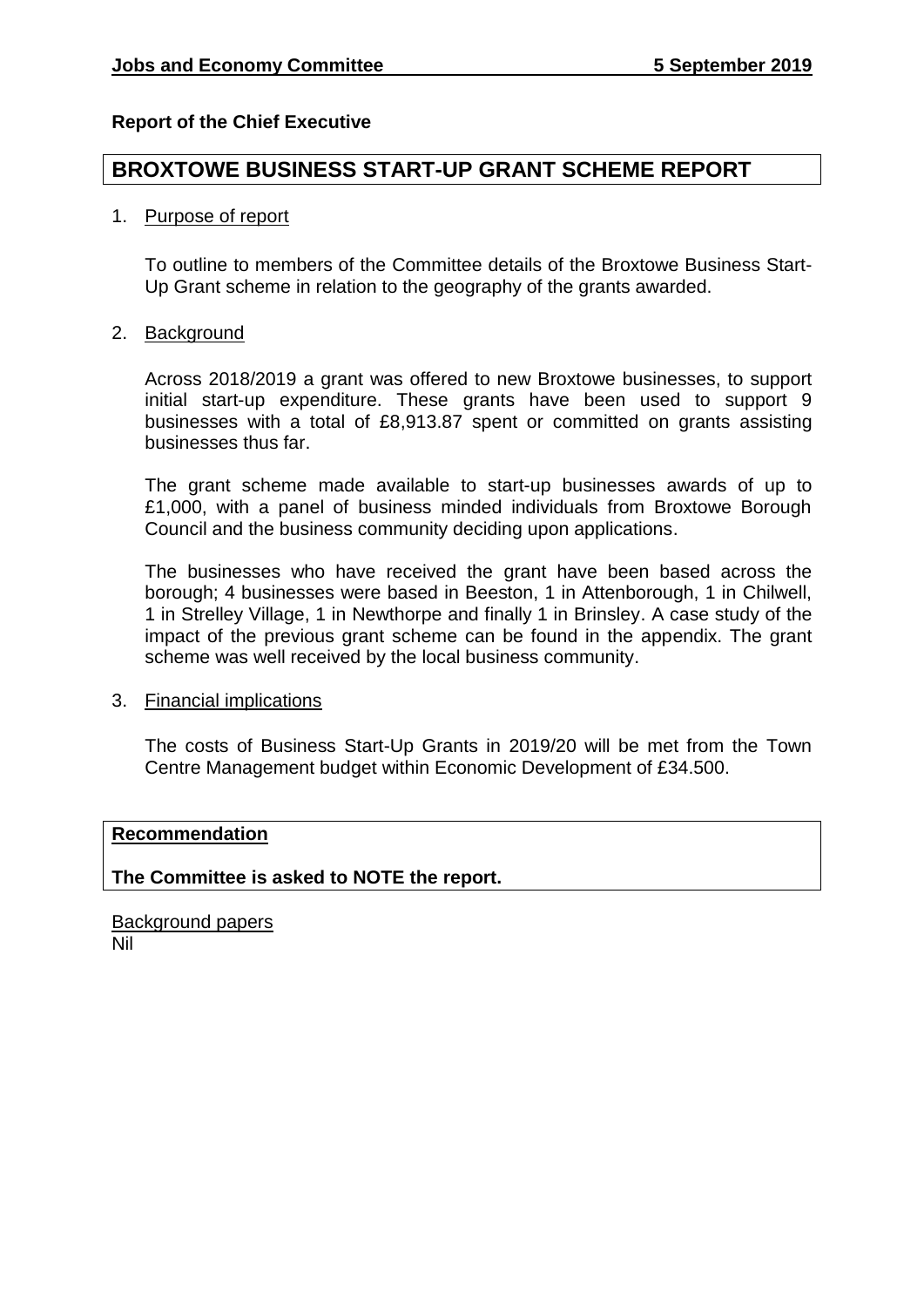# **APPENDIX**

#### **Grant Case Study - Sound Escapes UK**

Business Name: Busy Lives!

Owner/Director Name: Karen Hannon

Based: Attenborough, Nottinghamshire

Website: [https://www.busylivesnottingham.co.uk](https://www.busylivesnottingham.co.uk/)

Brief summary of business activity:

Busy Lives! Is a freelance service providing one off projects through to regular and continuous support tailored to your individual and precise need.

I provide specialist tailored support to help people solve problems and reclaim their work/life balance so that they can focus on what is important to them. This can be work based, organisation throughout their homes or support completed remotely. Many people have busy lives, they know what needs doing but have limited time in which to achieve it.

#### **1. What did you require the grant for?**

Busy Lives! was launched in September 2018. The business commenced with a website in place, first set of business cards and an initial four-month advert in the Grapevine magazine. I had attended a 'Starting in Business' course in the summer that taught me much about setting up your business, the benefits but also that a high percentage of businesses within their first year don't succeed. I was determined that Busy Lives! was not going to be one of those!

My previous career had been in Education with sixteen years of that as a Head Teacher of a large Primary School in Nottingham. One of the largest challenges I faced setting up my own business was the transition from always being well-established, trusted, liked and respected to someone in the business world no one knew anything about! The second challenge was the move from a regular monthly salary to nothing.

I knew my services on offer were of a high calibre, but this did not matter if people did not 'know, like and trust' me. Despite attending various business networks in the autumn I did not receive any business. I was not going to get any business if no one knew I existed! It was through attending a Beeston Business Network meeting that I heard about the Broxtowe Start-Up Grant Scheme. This was the perfect opportunity to gain financial support and to be able to proactively learn how to market my business.

## **2. How has it supported you in setting up your business?**

Monies from the Broxtowe Grant supported 'Busy Lives!' within four aspects of marketing.

Firstly, it enabled me to receive bespoke training on how to market my business 'Busy Lives!' I now have a marketing strategy and activity plan in place from which I now work from moving forward to promote the business. This includes marketing tactics, brand personas, a social media and networking strategy.

The second part of the grant has been used towards the cost of two banners for marketing 'Busy Lives!' at both business exhibitions and networking events. These have really assisted my brand recognition and getting noticed at events.